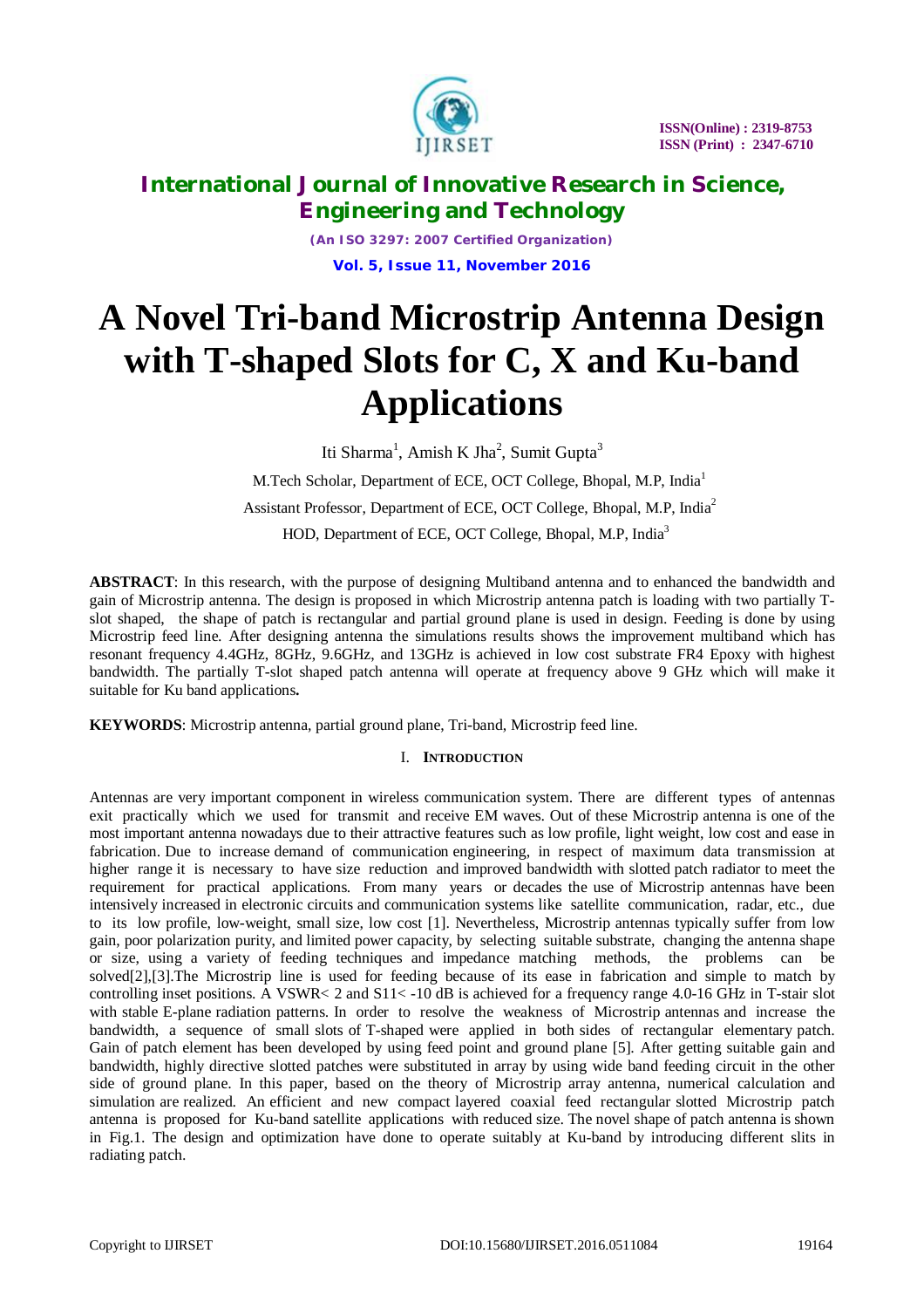

*(An ISO 3297: 2007 Certified Organization)*

**Vol. 5, Issue 11, November 2016**

## II. **RELATED WORK**

Microstrip antenna has many advantages like low profile to conformal easily, easy to fabricate in PCB, etc. With advantages it also have disadvantages like narrow bandwidth and low gain, to overcome these problems many researchers adopt many techniques due to these the problems can be resolve to a great extent.

Microstrip antenna invented by Bob Munson in 1972 (but earlier work by Dechamps goes back to 1953). This became popular after 1970. The revolution in large-scale integration and circuit miniaturization led to the development with this concept due to which wireless communication makes boom in market by its demand. These antennas widely used in mobile market and as it designed for above than 1GHz frequency this is used as microwave communication antenna. For high frequency this antenna will be best selection.

A Microstrip antenna also called patch antenna. A rectangular shaped Microstrip antenna consists of metal patch, ground plane, dielectric substrate, and feed line. Antenna patch, ground plane, feed line made up of high conductive material usually copper is selected. Substrate which has dielectric constant value between 1-9 can be selected by antenna engineer depends on its application.

Various Mathematical model and software were developed for simulation and modelling of this antenna which makes calculations very easy and less time consume for analysis. Many researchers publish there working antenna in many journals and conferences on this antenna which shows importance gained in research area. The analysis of this antenna can be done by Transmission line model and Cavity Model methods, these two methods or approaches are easy to implement in computer program within short computation time. According to P. Bhartia, 1980 with these two approaches the antenna characteristics are not very accurate which are limited to narrow band Microstrip antennas. But later a full wave analysis method, FDTD and MPIE have been proposed in which antenna characteristics is very accurate solved integral equations by Method of Moment (MoM). This MoM method applied for both single element and array of Microstrip antenna and also applied for single layer and multilayer configuration.

#### III. **FORMULATION METHOD OF ANTENNA DESIGNING**

In the process of design we needs to calculate some parameters for subtract and the ground and which will be easily calculated by formulas discussed below. To calculate width of the dielectric subtract

$$
w = \frac{1}{f_r\sqrt{\mu 0\varepsilon 0}}\sqrt{\frac{2}{\varepsilon r + 1}}\tag{1}
$$

Where  $f_r$  is the resonance frequency,  $\epsilon r$  dielectric constant of the subtract &  $\mu$ 0,  $\epsilon$ 0 are the permeability and permittivity of free space respectively.

$$
w = \frac{v0}{f_r} \sqrt{\frac{2}{\varepsilon r + 1}}
$$
 (2)

Where  $\nu$ 0 show the velocity of wave in free space. Now after calculating width of dielectric next is dielectric constant which we have to calculate and the formulas used to calculate dielectric constant is given by,

$$
\mathcal{E}\mathcal{T} = \frac{\varepsilon r + 1}{2} + \frac{\varepsilon r - 1}{2\sqrt{1 + \frac{12h}{w}}} \tag{3}
$$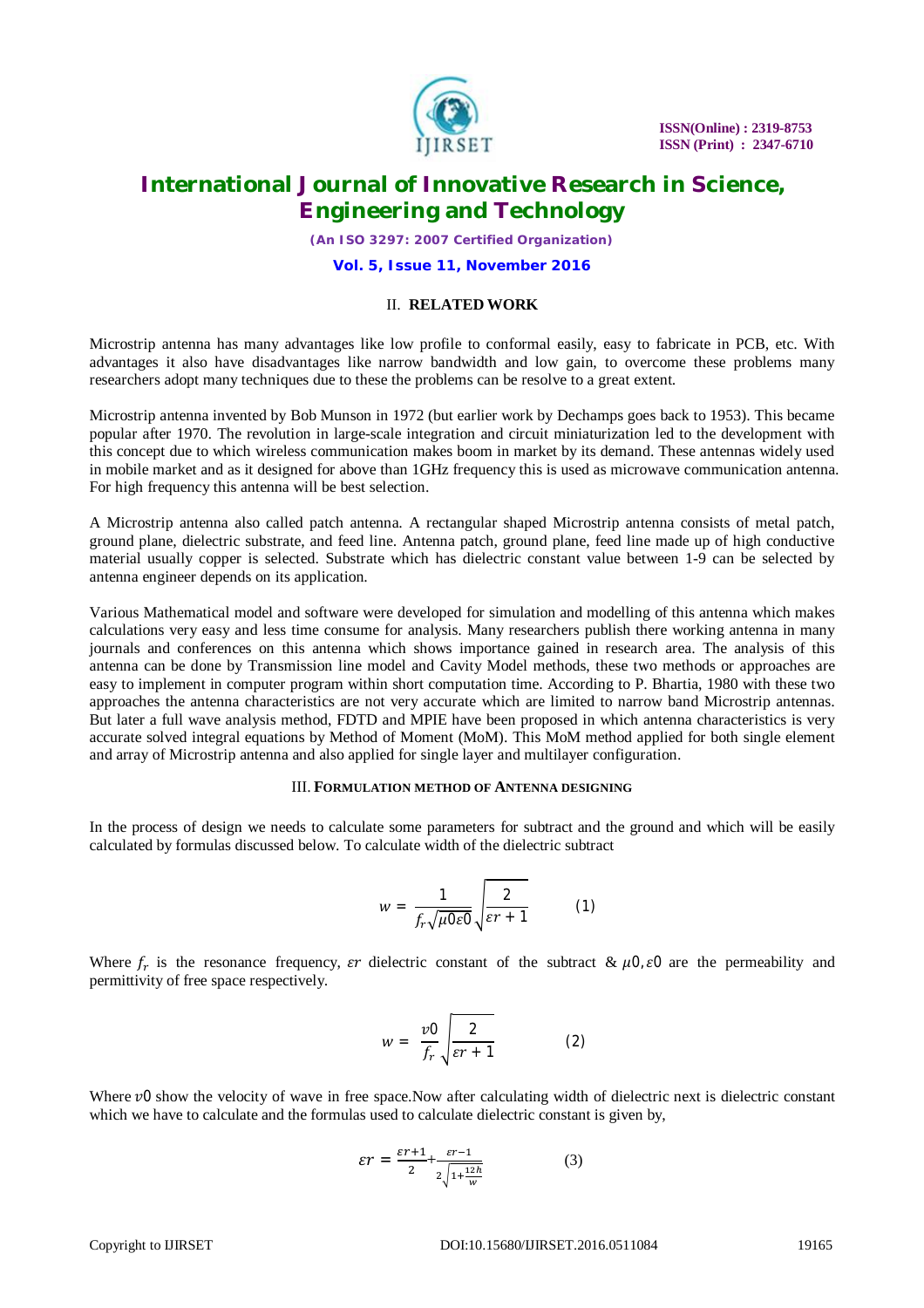

*(An ISO 3297: 2007 Certified Organization)*

## **Vol. 5, Issue 11, November 2016**

Here we considers effective length instead of original length because the Microstrip antenna looks longer as only because of fringing effect and the effective length of the antenna is differ by ΔL from the physical length. This extension in length is simply the ratio of width to the height and  $\epsilon \text{ref } f$  which is given by below formula

$$
\frac{\Delta Left}{h} = 0.412 \frac{(sreff + 0.3)\left(\frac{w}{h} + 0.264\right)}{(sreff - 0.258) + \left(\frac{w}{h} + 0.8\right)}\tag{4}
$$

Now the original length is given by

$$
L = \frac{1}{2fr\sqrt{\text{erff}\sqrt{\mu_0}}} - 2 \Delta L \tag{5}
$$

After calculating all these we have to calculate the dimension of the ground plane which will be varied for same antenna in some amount and this relation is given by

$$
Lg \ge \left(\frac{\lambda eff}{4}\right) * 2 + L \tag{6}
$$
  

$$
Wg = \ge \left(\frac{\lambda eff}{4}\right) * 2 + W \tag{7}
$$

## IV.**ANTENNA DESIGN**

In this paper, antenna is designed by using ANSOFT HFSS (High Frequency Structural Simulator). A schematic diagram of the proposed frequency antenna is shown in Figure 1.The configuration comprises of Partial T shape patch antenna on a substrate of a thickness h and dielectric constant  $\mathcal{E}_r$ .



**Figure 1**: Design of Partial slot T-shape Patch Microstrip Antenna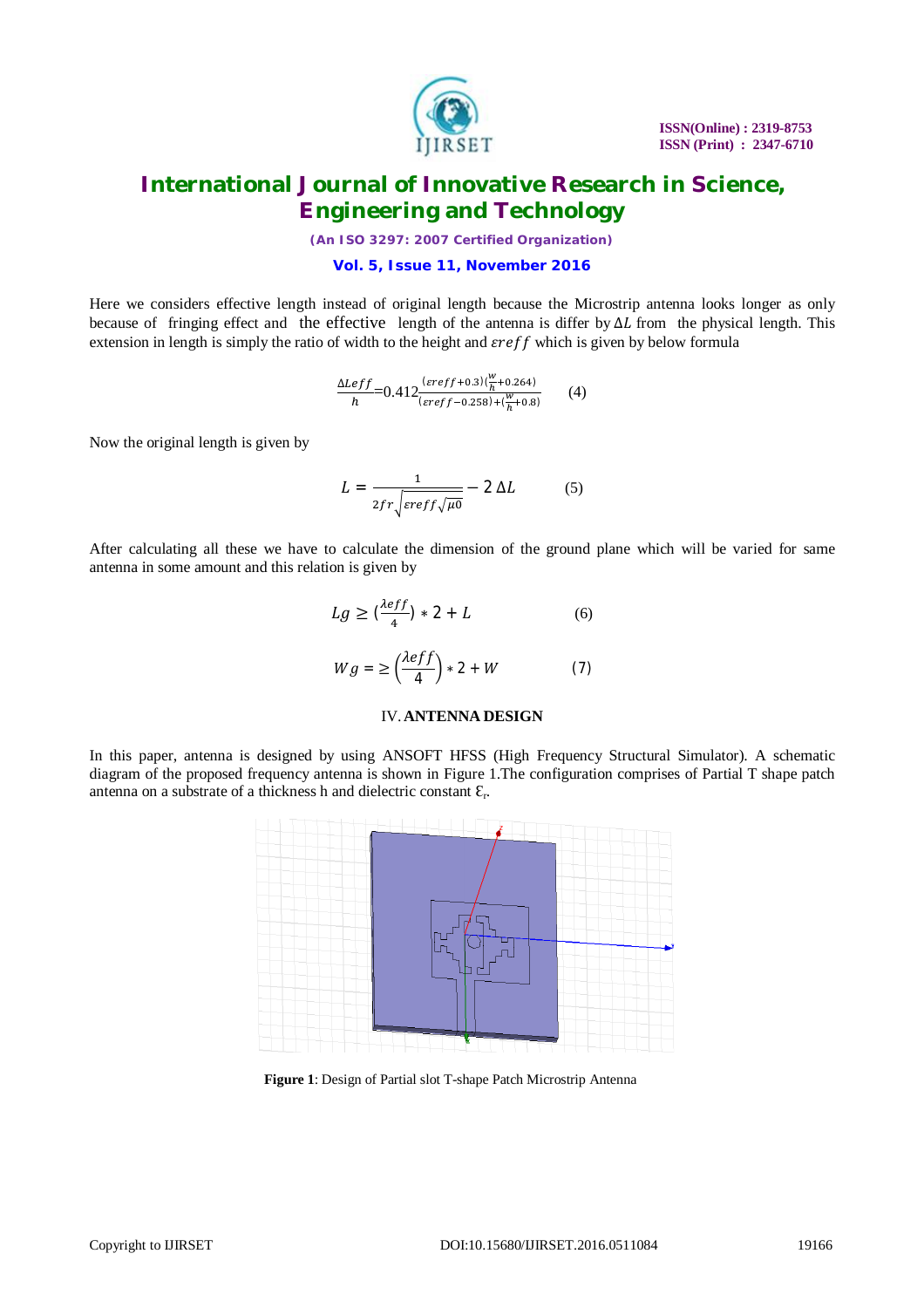

*(An ISO 3297: 2007 Certified Organization)*

## **Vol. 5, Issue 11, November 2016**

| S.No                    | <b>Parameters</b>   | <b>Dimensions</b>                               | <b>Material</b>  |
|-------------------------|---------------------|-------------------------------------------------|------------------|
| 1                       | Substrate           | $W_{sub}=30$ mm<br>$Lsub=30$ mm<br>$Hsub=1.6mm$ | <b>FR4 EPOXY</b> |
| $\overline{2}$          | Rectangular patch   | $L_p = 11.64$ mm<br>$W_p = 16$ mm               | Copper           |
| 3                       | <b>Ground Plane</b> | $Wg=30$ mm<br>$Lg=16mm$                         | Copper           |
| $\overline{\mathbf{4}}$ | Tap-Slot            | $L_{Hs}$ Varying<br>$W_s = Varying$             |                  |
| 5                       | <b>Feed line</b>    | $W_f = 3mm$<br>$L_f = 8$ mm                     | Copper           |

**Table 1:** Shows the dimension of various parameters of antenna.

## V. **EXPERIMENTAL RESULTS**

The results shown here are simulated on HFSS software. In HFSS, rectangular patch and partial ground plane are made up of PEC (Perfect Electrical Conductor) and air or vacuum can be used for the radiation box. Figure 2 shows the variation of return loss with frequency. Return loss is the loss of power in the signal returned/reflected by the discontinuity in a transmission line which occurs due to mismatch with terminating load. The gain of the antenna has been studied using a Microstrip patch antenna fabricated on the same substrate.



**Fig 2:** Return loss v/s frequency curve for varying length of ground plane

From the Figure 2, it is clear that optimum bandwidth is achieved when length of ground plane is 8mm and at resonating frequency 4.4GHz, 8GHz, 9.6GHz and 13GHz. Figure 3 shows VSWR v/s frequency curve at a particular width of ground plane. VSWR is simply the rate of prak amplitude of standing wave to the minimum amplitude of standing wave. VSWR below 2 is considered well for an antenna. For this design, VSWR is less than 2 from 4GHz-16GHz in figure 3.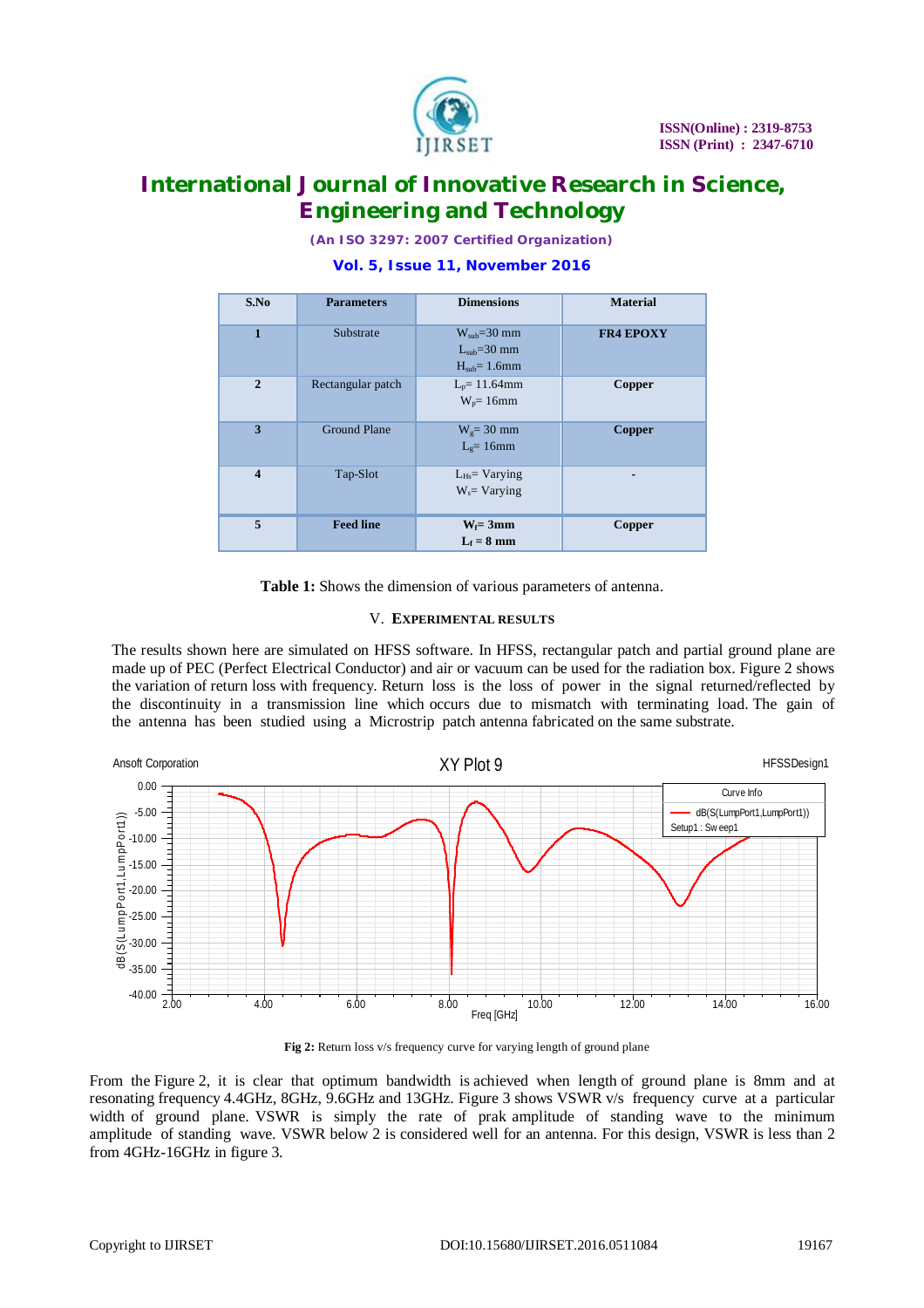

*(An ISO 3297: 2007 Certified Organization)*



**Figure 3:** Variation of VSWR v/s Frequency

The E-plane is defined as the plane containing the electric field vector and the directions of maximum radiation while the H-plane is the plane containing the magnetic field vector and the direction of maximum radiation. The x-z plane elevation plane with some particular azimuth angle  $\varphi$  is the principle E-plane. While for the x-y plane azimuth plane with some particular elevation angle θ is principle H-plane. Figure 4,5 and Figure 6 shows 2D E-plane radiation pattern at frequency 4.4GHz, 7.2 GHz, 13GHz frequency.



| HFSSDesian1                                                        |  |  |  |  |
|--------------------------------------------------------------------|--|--|--|--|
| Qurve Info                                                         |  |  |  |  |
| dB(GainTotal)<br>Setup2: LastAdaptive<br>Freg='4.4GHz' Phi='0deg'  |  |  |  |  |
| dB(GainTotal)<br>Setup2: LastAdaptive<br>Freq='4.4GHz' Phi='90deg' |  |  |  |  |

**Figure 4: 2D E-plane Radiation Pattern at 4.4 GHz**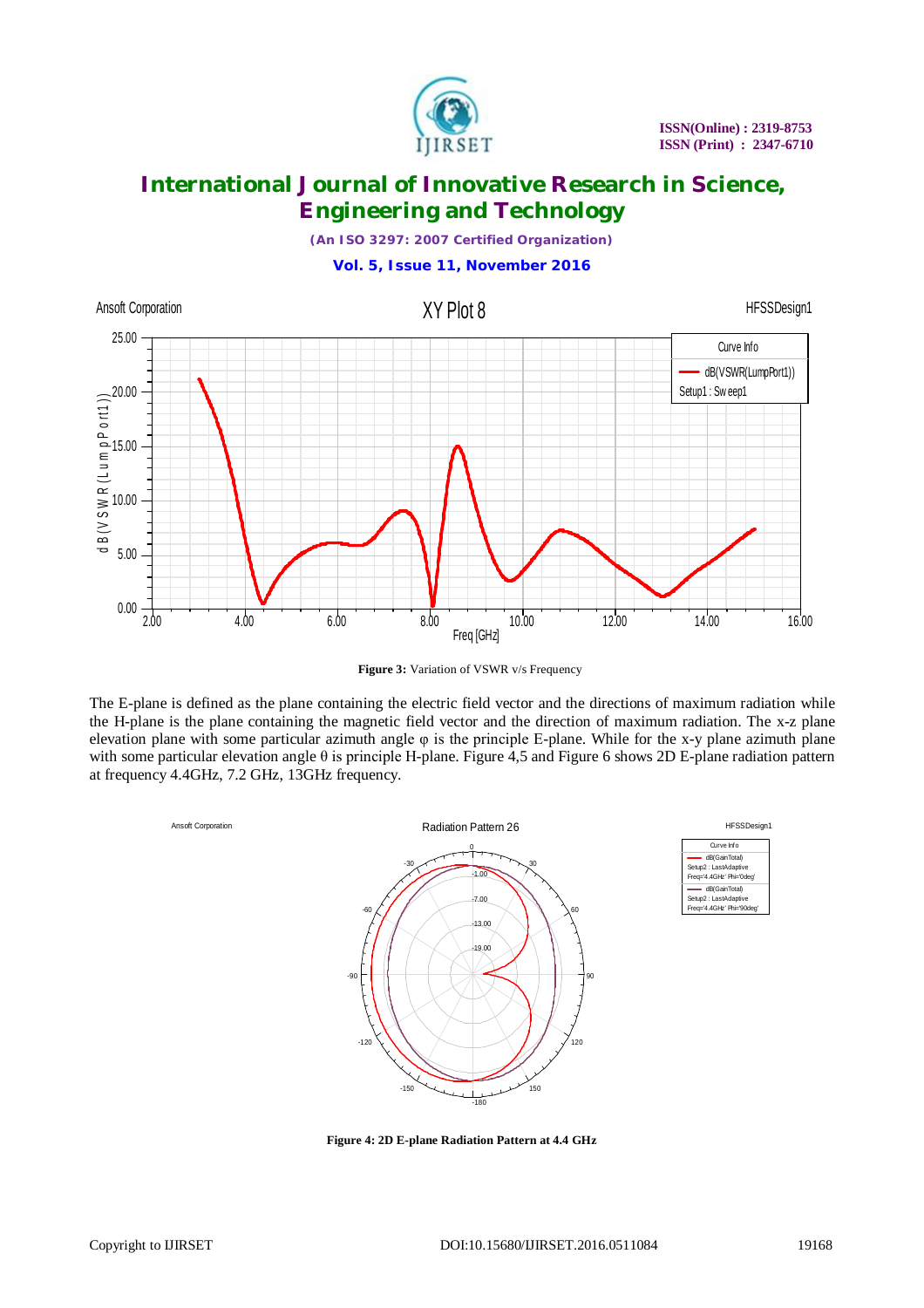

*(An ISO 3297: 2007 Certified Organization)*

**Vol. 5, Issue 11, November 2016**



**Figure 5:** 2D E-plane Radiation Pattern at 7.2 GHz



**Figure 6:** 2D E-plane Radiation Pattern at 13 GHz

Figure 7 and 8 shows 3D radiation pattern at 9GHz and 13GHz different frequencies within the band 8.1-13 GHz.

| dB(GainTotal)    |
|------------------|
| 1.6339е+000      |
| 1.1581е+000      |
| 6.8227е-001      |
| 2.0646е-001      |
| $-2.6936e - 001$ |
| $-7.4517e - 001$ |
| $-1.2210e + 000$ |
| -1.6968e+000     |
| -2.1726е+000     |
| $-2.6484e + 000$ |
| -3.1243е+ййй     |
| -3.6001e+000     |
| $-4.0759e + 000$ |
| $-4.5517e + 000$ |
| -5.0275е+000     |



**Figure 7:** 3D Radiation Pattern at 9 GHz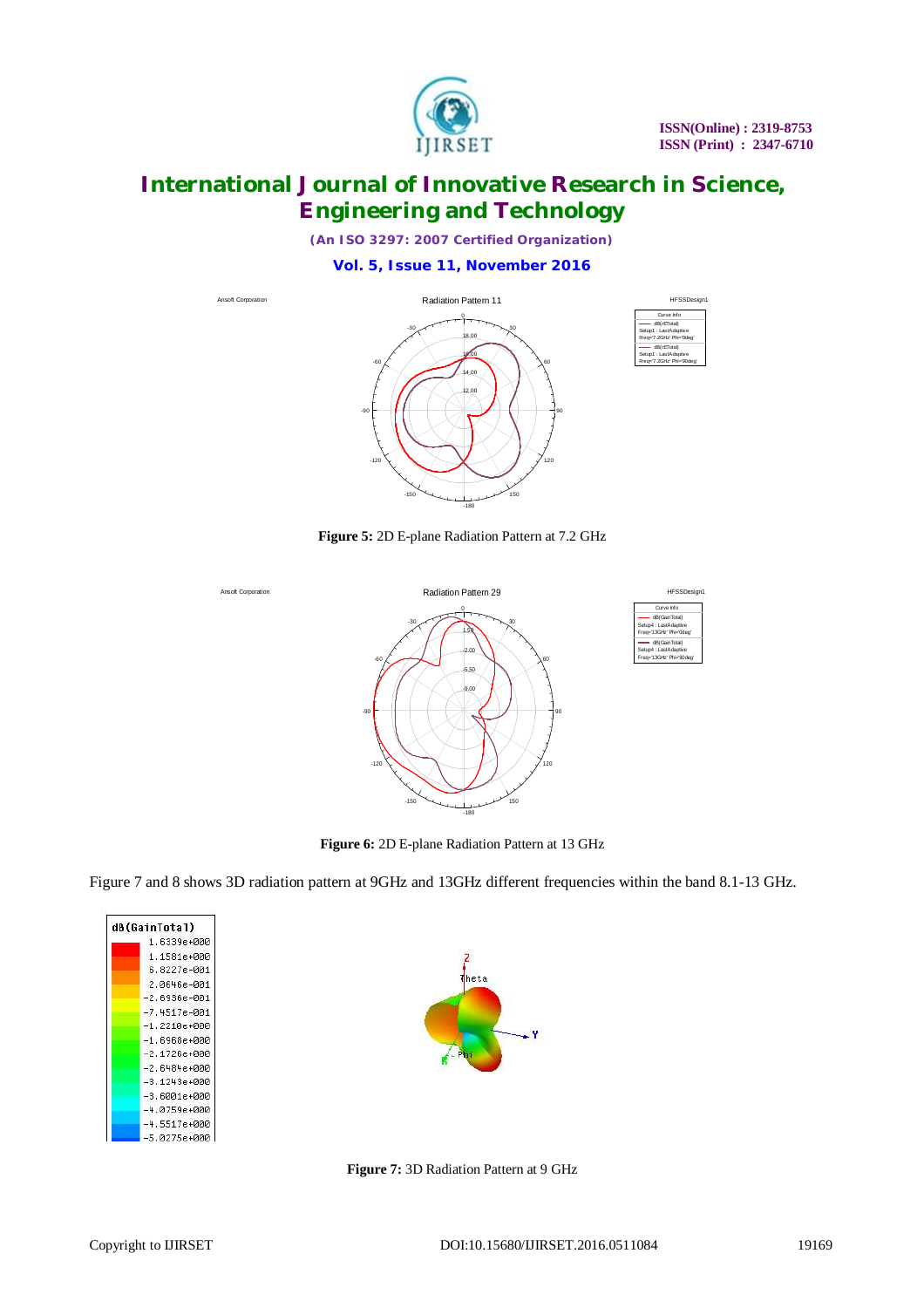

*(An ISO 3297: 2007 Certified Organization)*

**Vol. 5, Issue 11, November 2016**





**Figure 8:** 3D Radiation Pattern at 13 GHz

The partial slot antenna is suitable for data transmission at a particular range with less bandwidth which can be improved by making modifications in its length and shape through which the bandwidth can be vary. Table 2 shows some parameters of an antenna.

| Antenna<br><b>Parameters</b> | <b>Proposed Results</b><br><b>Partial T-shaped</b><br>Slot.<br>Frequency(GHz) |
|------------------------------|-------------------------------------------------------------------------------|
| <b>Return Loss(dB)</b>       | $-30dB$ at 4.4 GHz<br>$-36dB$ at 8.0 GHz<br>$-23dB$ at 13GHz                  |
| Gain(dB)                     | 15dB at 7.2 GHz                                                               |
| VSWR                         | $0.5$ at 4.4 GHz<br>$0.5at$ 8.0 GHz<br>1 at 13 GHz                            |



## VI. **CONCLUSION**

A novel design of triple band rectangular Microstrip antenna with Microstrip feed line is designed and simulated by using HFSS 11.1 software. An aspect of Microstrip antenna has been studied. The main aspect is the design of partial T slot antenna having ground plane length 8mm, width 1mm, feeding position 2.5 mm from symmetrical position, substrate material is FR-4 epoxy with tangent loss 0.002, then we get different bandwidth for S11<-10 dB at resonant frequency 4.4GHz, 8GHz, 9.6GHz, and 13GHz or VSWR < 2. The antenna is suitable for designing purpose as well as transmission in C, X and Ku band. However, since this antenna will be used for satellite